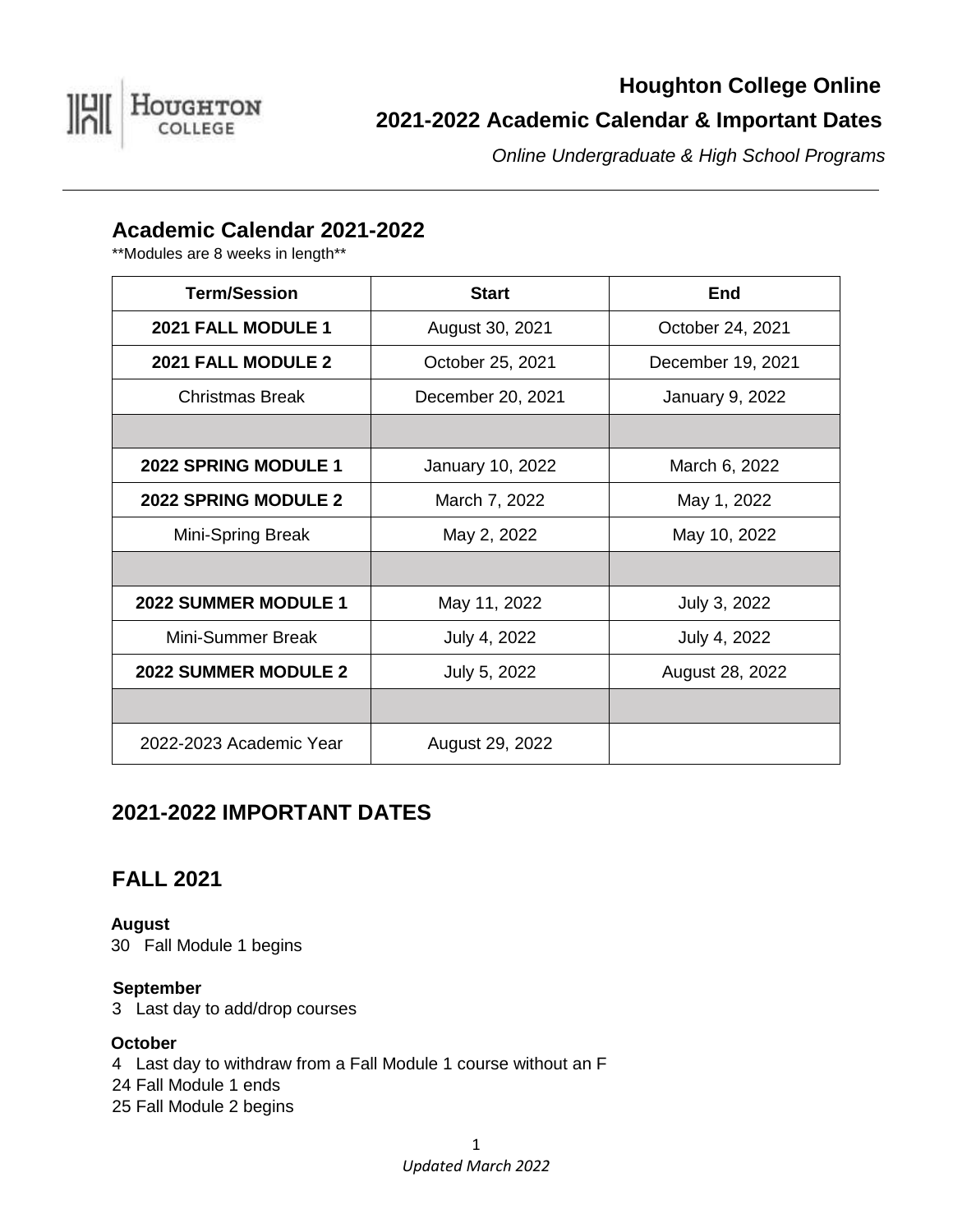29 Last day to add/drop courses 29 Fall Module 1 final grades due; faculty submit via [Student Self-Service](https://selfservice1.houghton.edu/PCSelfService/Home/LogIn?ReturnUrl=%2FPCSelfService%2F) by 11pm

#### **November**

29 Last day to withdraw from a Fall Module 2 course without an F

#### **December**

19 Fall Module 2 ends 20 Christmas Vacation begins 24 Fall Module 2 final grades due; faculty submit via [Student Self-Service](https://selfservice1.houghton.edu/PCSelfService/Home/LogIn?ReturnUrl=%2FPCSelfService%2F) by 11pm

### **SPRING 2022**

#### **January**

10 Spring Module 1 begins 14 Last day to add/drop courses

#### **February**

14 Last day to withdraw from a Spring Module 1 course without an F

#### **March**

- 6 Spring Module 1 ends
- 7 Spring Module 2 begins
- 11 Last day to add/drop courses
- 11 Spring Module 1 final grades due; faculty submit via [Student Self-Service](https://selfservice1.houghton.edu/PCSelfService/Home/LogIn?ReturnUrl=%2FPCSelfService%2F) by 11pm

### **April**

11 Last day to withdraw from a Spring Module 2 course without an F

#### **May**

1 Spring Module 2 ends

# **SUMMER 2022**

#### **May**

6 Spring Module 2 final grades due; faculty submit via [Student Self-Service](https://selfservice1.houghton.edu/PCSelfService/Home/LogIn?ReturnUrl=%2FPCSelfService%2F) by 11pm

- 11 Summer Module 1 begins
- 12 Last day to add/drop courses and receive a full refund

#### **June**

15 Last day to withdraw from a Summer Module 1 course without an F

#### **July**

- 3 Summer Module 1 ends
- 5 Summer Module 2 begins
- 6 Last day to add/drop courses
- 11 Summer Module 1 final grades due; faculty submit via [Student Self-Service](https://selfservice1.houghton.edu/PCSelfService/Home/LogIn?ReturnUrl=%2FPCSelfService%2F) by 11pm